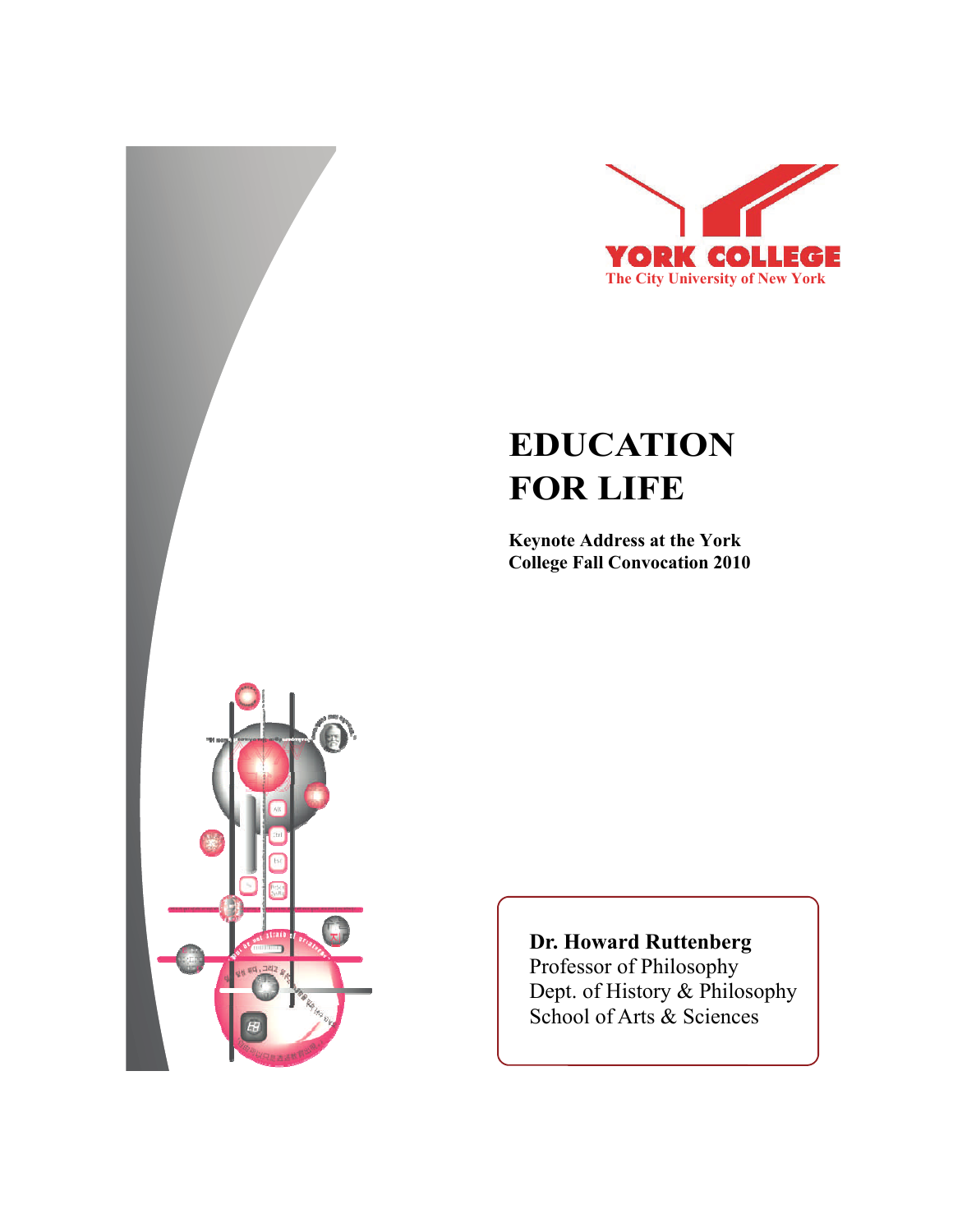**T**hank you President Keizs and Provost Griffith for this extraordinary honor of inviting me to be first Convocation Professor. It is a special privilege to address the whole community and to inaugurate a tradition of annual Convocation talks. I extend my welcome to the faculty, in particular to the new faculty members and the new students for whom this is an introduction to the College community as a whole, to our superb staff, and to our administrators, all of whom support our *raison d'être*: the pursuit of knowledge and the "leading forth," the education, of our students.

When I first came to York College, Richard Nixon was President of the United States, John Lindsay was Mayor of New York, and Dumont Kenney was President of the College. I was not sure that I would stay, so I chose the exportable pension fund. I have decided to stay. Now, at the start of my  $41<sup>st</sup>$  season, I want to share with you some thoughts about what good education means.

My undergraduate and graduate education at the University of Chicago made me sensitive to the values that inform this talk, each of which paradoxically embraces what is customarily thought of as dichotomous, even oxymoronic: elite education for a democratic community; perpetuation of tradition for new learning; teaching as character change so that students can become themselves; acquisition of common arts for the sake of specialized research; life as education and education as life. If we do not acquire common arts, when we use them in specialized tasks, we cannot recognize them for what they are, which we must do to use them to the utmost. If we do not recognize that ideas need to be tested and enriched in experience and dialogue, education is abstract and unrelated to life. When errors, defects and impediments are removed, the learner becomes his "true self".

I think of "education for life" as grounding abstract thought in concrete action. This removes the opposition between fixed tradition and revolutionary change, since tradition is maintained by renewal and the new emerges from the existing. Similarly, the rigid opposition between individual and society is replaced by the idea of a community that fosters the actions and growth of its members. The life of such a community is education. Intellectual excellence had traditionally been thought of as limited to a few, perhaps only sages and saints. Now higher education not only affords opportunities to know things that are useful, it aims at cultivating the humanity of a concrete person. To the moral lessons with which we were catechized in our formative years, higher education adds understanding – and with *that* – the possibility of change and improvement. All education is activity for the sake of truth and all utility is for the sake of humanity.

Intellectual excellence had traditionally been thought of as limited to a few, perhaps only sages and saints. Now higher education not only affords opportunities to know things that are useful, let alone merely to satisfy one's curiosity, but aims at cultivating the humanity of a concrete person becoming the best one can be respecting knowledge as inclusive of all the facets of human life and experience. Moreover, this sort of education regards values as objects of inquiry that, as in the sciences, require endless, selfcorrective experience and communication. To the moral lessons with which we were catechized in our formative years, higher education adds understanding – and with *that*  – the possibility of change and improvement. All education is activity for the sake of truth and all utility is for the sake of humanity.

With these at stake, need we

ask why students and faculty ought not to plagiarize or to miss classes? But even if our work was less important than it is, even in its most quotidian moments of checking attendance and submitting grades, we must regard it as a calling. I recall being on an 86<sup>th</sup> Street crosstown bus with a driver reminding his passengers of the cultural institutions available when we reached 5<sup>th</sup> Avenue and then again, after crossing the park, when we reached Central Park West. He did so in a manner of such exquisite respect for us and the culture of the city that many of the passengers burst out in applause while two or three shouted "hallelujah!"

In my first years at York, most of my teaching was a two-semester course based on courses taught by Richard McKeon at The University of Chicago, Ideas and Methods I and II, which read various authors in the Natural Sciences, on motion, space, time, and cause, in the Social Sciences, on freedom, power, and history, in the Humanities on imitation, imagination, and expression, and on revolutions in all three fields. When you have more than a few minutes, I'll tell you about it.

Almost from the day York College opened, the faculty were engaged in re-thinking the general education curriculum. I came in the  $3<sup>rd</sup>$  year and remain to this day a newcomer for Professors Robert Parmet and Sam Hux, who were here from the start. President Kenney, who had been President of Queensborough Community College, used a Ford Foundation grant to gather a panel of distinguished scholars. Their task was to plan an elite education for students from underserved communities. The panel included Rosemary Park Anastos, President of Barnard College, Richard Davis Anderson, Boyd Professor of Mathematics, Louisiana State University, William Ayers Arrowsmith, Professor of Classics at the University of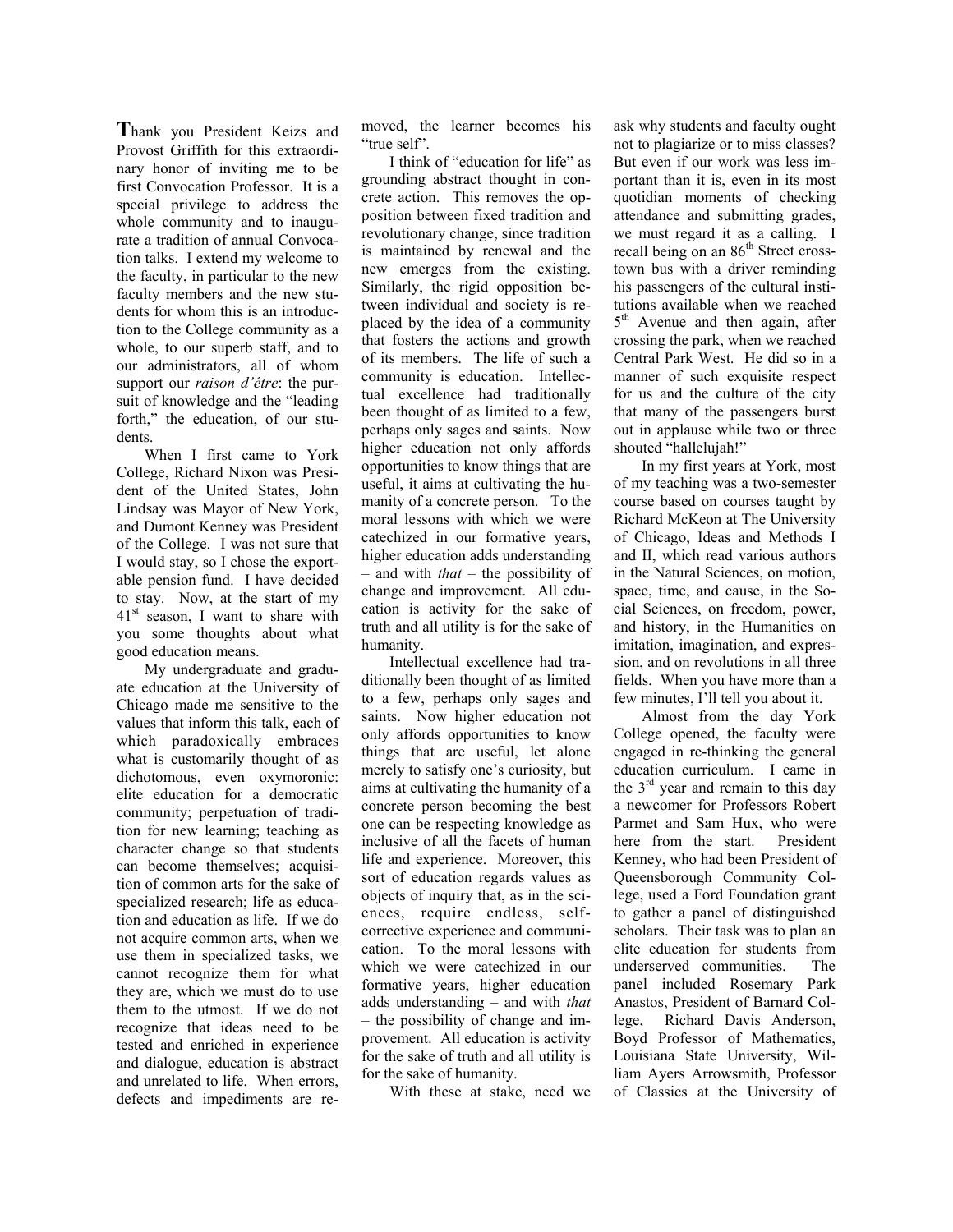Texas, John Hope Franklin, Professor of American History and Chairman of the History Department at the University of Chicago, Laurence McKinley Gould, Professor Emeritus of Carleton College and Professor of Geology at the University of Arizona, Isidor Isaac Rabi, University Professor Emeritus of Physics at Columbia University and Nobel prize-winner in physics, Mark Van Doren, Professor Emeritus of English at Columbia University, Richard Peter McKeon, Distinguished Service Professor of Greek and Philosophy at the University of Chicago. York Professor Samuel J. Hartenberg was the panel's recording secretary.

McKeon played a special role in the creation of York College. He directed President Kenney's and Professor Hartenberg's dissertations. I was working on mine. The York College reincarnation of his Ideas and Methods course was part of a large set of Gen Ed requirements, most of which were interdisciplinary and based on the University of Chicago curriculum. Its purpose was philosophical in the sense of raising questions about how different views of the same subject can be fruitfully related to each other and how conceptions of the organization of the sciences can be distinguished and related.

However, the form this curriculum took did not suit the spirit of the times. The anti-war protests and the civil-rights movement led many students in this country to think that their studies were not *relevant* to their lives. After it was decided that York College would be built in Jamaica, Queens, President Kenney left the College. An acting-president told us that we needed to change the Gen Ed curriculum and that, although he did not know what the new curriculum would be, he did claim to know that "the *trivium* and the *quadrivium* ain't where it's at." He was referring to what in the Middle Ages came to be called "the seven liberal arts". I raised my hand and said that, although I agreed that the curriculum needed to be changed and that I did not know what it should be, I was confident that, if it were any good, it would *be* the *trivium* and the *quadrivium*. In my defense, I want to say that the *trivium* is the arts of grammar, rhetoric, and logic, i. e. of interpretation, invention, and inference, and the *quadrivium* includes mathematics and astronomy, perennial activities and subjects: it is hard to imagine what education would be without them. But my remark was a slap in the face of a newly appointed, acting-president trying to make an impression on his faculty at a convocation. Which raises the question of how one ought to disagree with and also correct people.

In those days, I used to enjoy being the one who, in a committee or Senate meeting, would rescue the group, not to mention truth and goodness, from some obnoxious or aggressive person, by my own brand of verbal aggression. May I remind you that our word "polemic" is from the Greek πολε μικος, meaning "of or for war"? That was before I came to think about aggression and its destructive and constructive uses in the study of psychoanalysis and before I recognized in Socrates an extraordinary teacher who practiced the idea that the good is the aim of all things, all actions, and notably of the actions of a teacher. When a person is in error, of thought or behavior, pointing this out with derision, the way a purposely humiliating army-sergeant might do, may perhaps be instructive to others, but it mostly hurts and angers the target.

In the classroom, the guiding principle should be to help the student to do better; the question should be, especially when we

wish to criticize – and often we are angry when that wish is strong – "What is the purpose of my actions?" "How will they help the student?" This is *not* studentcenteredness if that term means sacrificing learning to good feelings; it is simply good, effective human relations, an example, if not of nation-building, at least of community building. And the means are not always sweet.

Socrates shows us, in his exchange with Thrasymachus, how an obstreperous, arrogant, threatening person can be helped to listen and open his mind to others' ideas without losing one's temper or gratifying one's aggressive impulses, and yet Thrasymachus finds the lesson to be pretty rough and is at first moved to say that Socrates is unfair. There is nothing like experience to hold up a mirror to ourselves. Our students too will recognize our good will if we truly teach for their sake rather than to show them up or to show ourselves off. And they will recognize our fraudulence if we do not make demands on them and the emptiness of their own endeavors when they choose processing over education and make their way without the strenuous effort and character change required by real learning.

Although the protestors of the 1970s often had a too narrow view of relevance, they were right that all learning ought to be in the service of humanity, especially if we consider that the pursuit of truth includes the pursuit of who we truly are, not taking our common humanity to be merely the lowest common denominator of human needs, important as they are. Before the Roman idea of *humanitas* became the plural *humanities*, as a result of the Renaissance emphasis on subject matter, all human knowledge was regarded as part of the humanities, the study of the achievements of humanity. It is a great service to help a person rec-